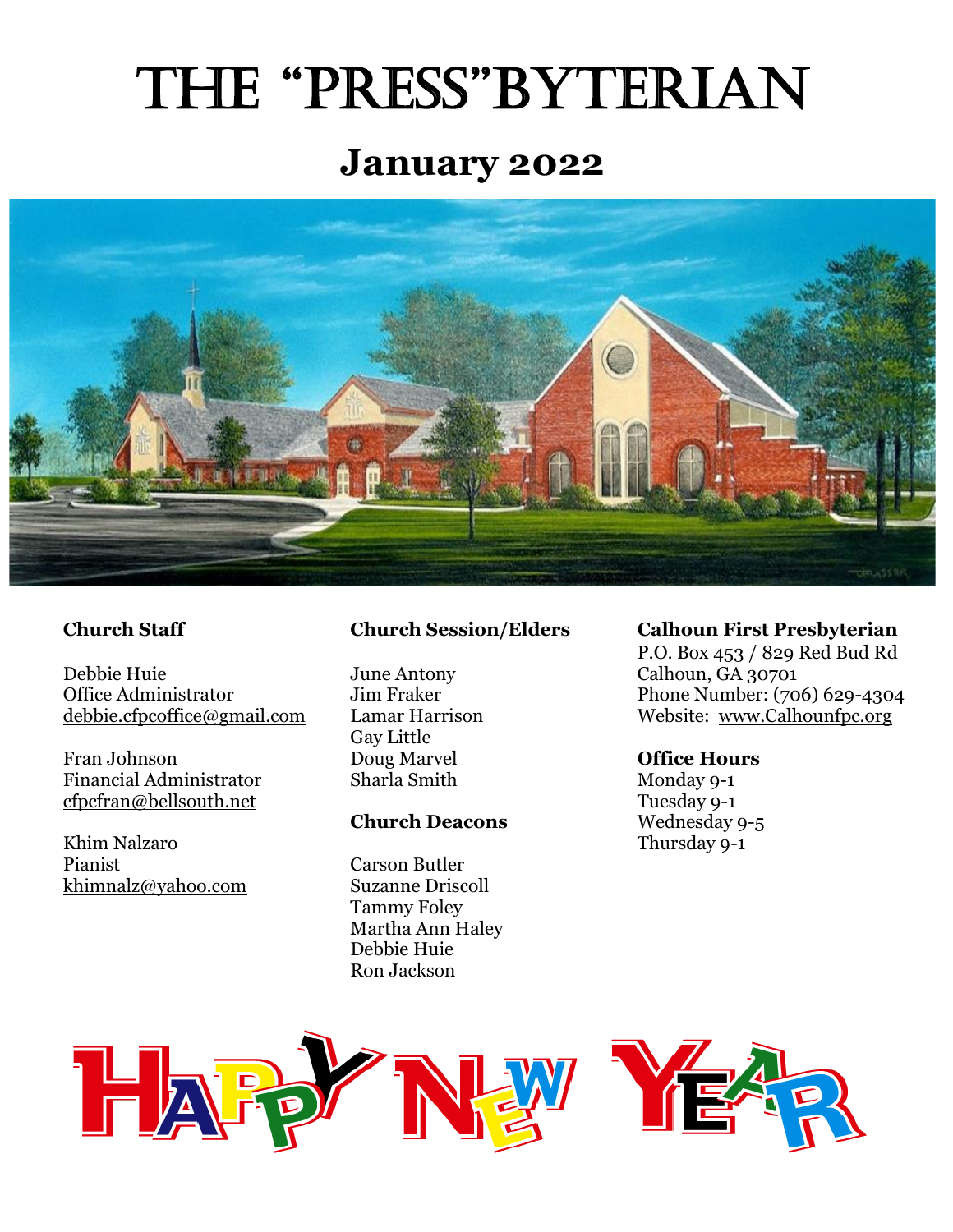

#### **January Birthdays:**

- **7 – Gloria Brown**
- **12 – Bill Giles**
- **16 – Kim Fraker**
- **22 – Jim Clark**
- **28 – Suzanne Driscoll**



# **January Anniversaries:**

 **None known**



Adult Bible Study – Lamar Harrison Adult Sunday School – Retha Haddock Building & Grounds – Jim Clark & Ken Greeson Christian Education – TBD Lydia Circle – Gay Little Membership Team – TBD Men of the Church – Jim Clark Missions Team – TBD Personnel Team – TBD Sanctuary Choir Director – Randy Worde Stewardship & Finance – Lamar Harrison Ushers – Jim Clark Warriors of Christ Sunday School – Judy Greeson Water Walkers Sunday School – Tammy Foley Women of the Church – June Antony Worship – TBD



# **Communion**

We will observe the Sacrament of Holy Communion and collect our Missions Offering on the LAST Sunday of the month during the first quarter of 2022.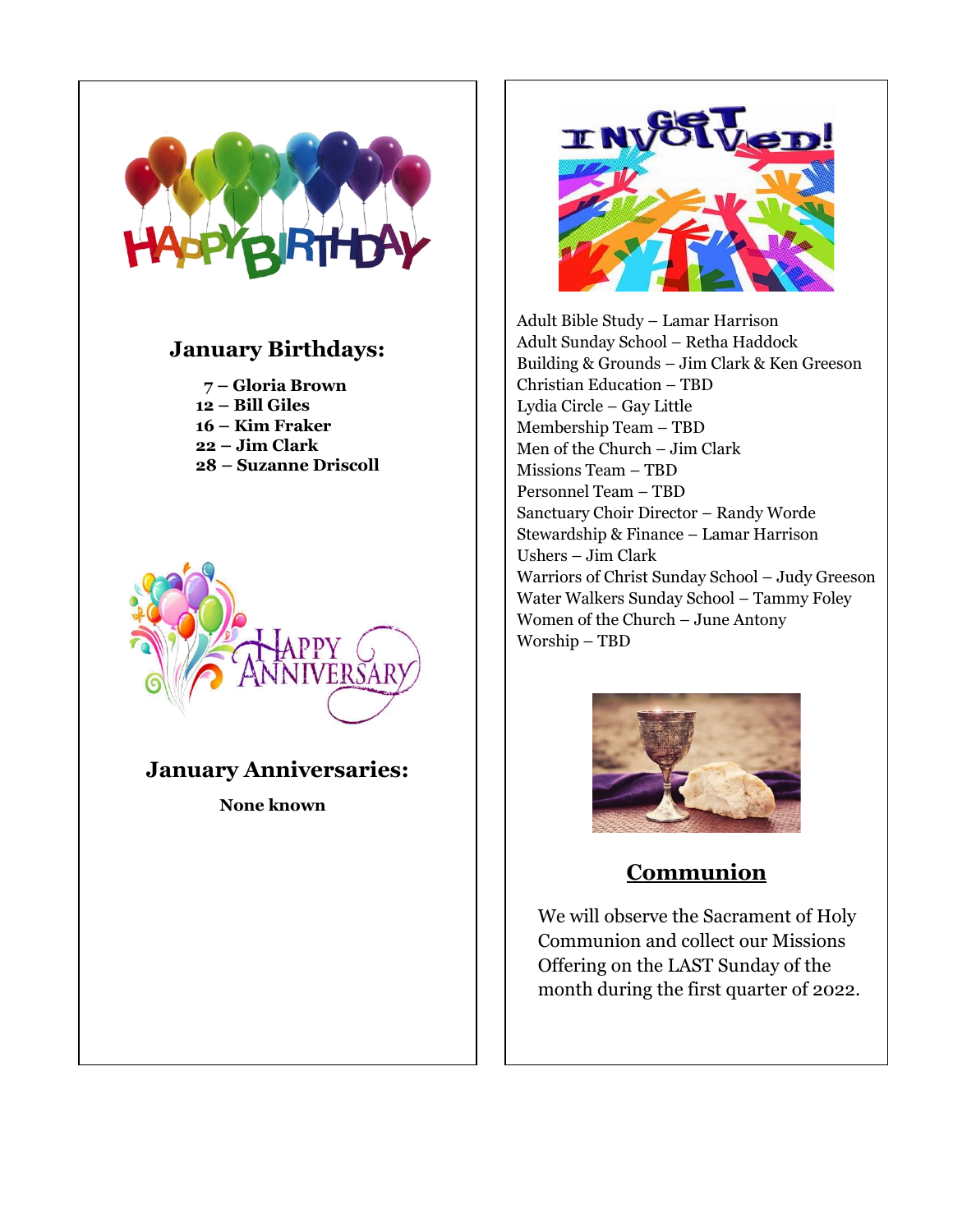

### **MEN OF THE CHURCH**

The annual Yankee Trader dinner was held on December 12th. We had 46 participants for the meal and gift exchange. The event was a lot of fun and the food was delicious. A special thanks to Charley Little, Michael Smith and Shawn Keeter for preparing the meal. A big thank you also goes to Cathy Keeter and Gay Little for decorating the tables and Bob Butler for being the MC. Also, many thanks to everyone who brought a dessert.

Our next meeting will be on January 20, 2022 at 5:30. All men are invited. We will be planning our winter and spring events.

Honey and sorghum syrup are available in the church office.



#### **IMHarrison2019**

#### *GETTING READY FOR THE NEW YEAR YOUR MEMBERSHIP TEAM IS SPONSORING "A YEAR OF HEALTH AND GROWTH"*

The Membership Team is working up short educational sessions for our members and our community.

Do you want to get in a routine of daily devotional time? Do you want to feel and move better? Do you want to learn what God's desire for our healthy well-being is?

Think about this "Channel 666" vs "Channel 777" – hmmm, got your interest now, GOOD. Ponder that thought along with "Taking care of self, Self-Care helps and prepares you to take care of others."

We will begin this 5-week study on Sunday, January 9<sup>th</sup> at 9 am – 9:45 am. Then you are set to join a Sunday School class and the worship service. Know someone who is wanting to get involved in church, invite them to join this group. Please email the church office to advise you will be attending this study so we may have your book ready.

As an added bonus we will have guests speaking, including a dietician and exercise coach. Going to be so much fun. Oh, and Gay Little will be leading this class.

\* \* \* \* \*

### **Pulpit Supply**

**Jan 2 – Carol Wade Jan 9 – David Autry Jan 16 – Steve Pierson Jan 23 – Jim Fraker Jan 30 – David Autry**

Communion will be served during the last Sunday of each month in January, February and March.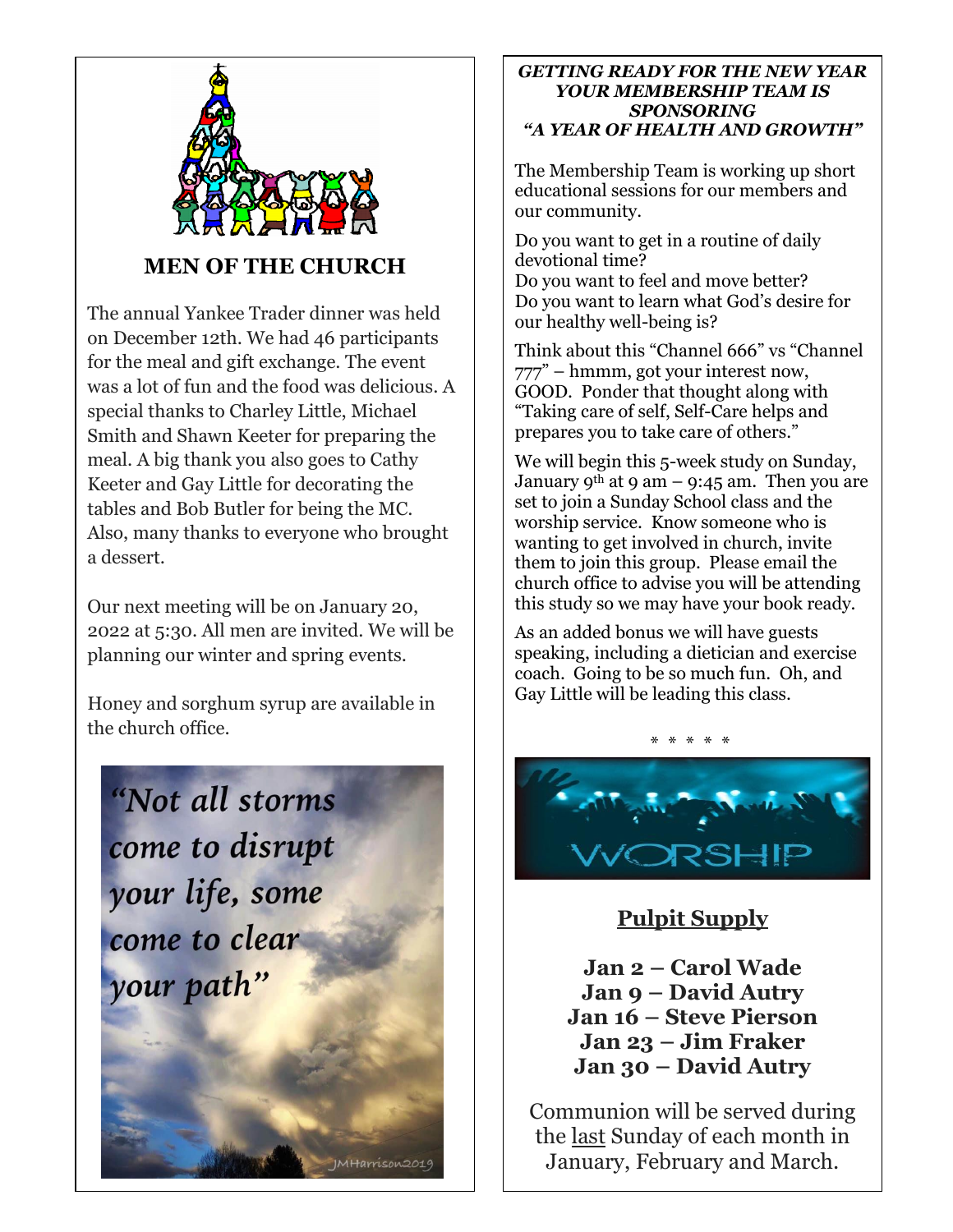#### **BUDGET NEWS MONTH-END – DECEMBER**

Budget Requirement: \$ 11,957.92 Budget Offering: \$ 9,282.28 Other Designated: \$ 79,632.05 Mortgage Balance: \$161,000.00

A breakdown of the monthly and year to date transactions will be on the table in the Narthex for your review. If you should have any questions, please contact one of the Stewardship & Finance Committee members.

Lamar Harrison (Chair) Mikeal Smith Ken Greeson Ed Donn Jim Clark Peggy Smith Doug Marvel Fran Johnson (Financials)



# **Flight 2022 Instructions**

Good morning and welcome to Flight 2022. We are prepared to take off into the New Year. Please make sure your Positive Attitude and Gratitude are secured and locked in the upright position. All self-destruct devices: pity, anger, selfishness, pride, and resentment should be turned off at this time. All negativity, hurt, and discouragement should be put away. Should you lose your Positive Attitude under pressure during this flight, reach up and pull down a prayer. Prayers will automatically be activated by Faith. Once your Faith is activated, you can assist other passengers who are of little faith. There will be NO BAGGAGE allowed on this fight. God, our Captain, has cleared us for take-off. Destination – GREATNESS! Wishing you a New Year filled with new HOPE, new JOY, and new BEGINNINGS! Stay Blessed!



LYDIA CIRCLE

Lydia Circle will meet on January 4th at 6 pm. Please join us as we plan for a church event in February. Little Lambs is just around the corner.

> Remember, whenever you're in a position to help someone, be slad and always do it, because that's GOD answering someone else's prayers, through you.

> > TLC. All that Matters